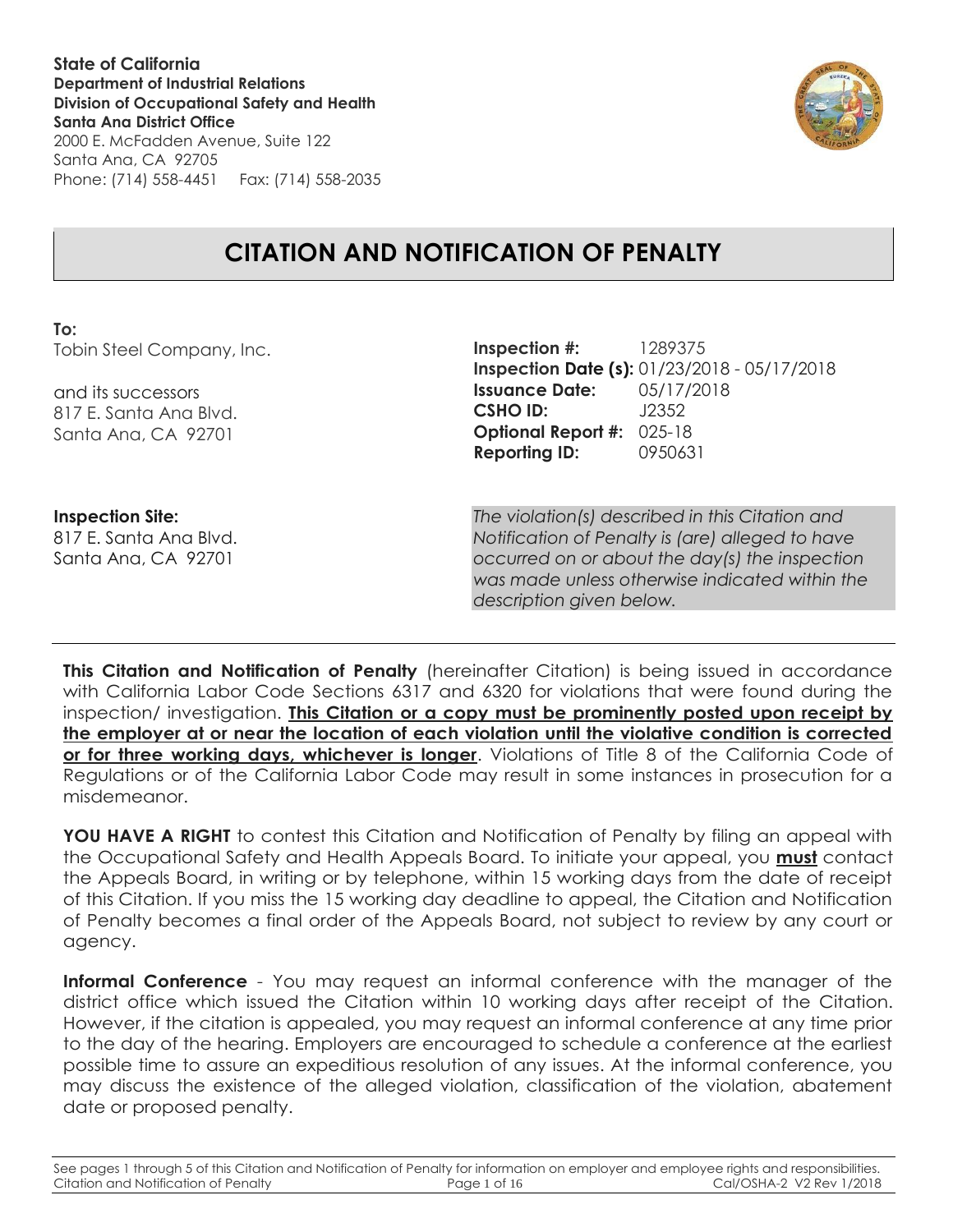Be sure to bring to the conference any and all supporting documentation of existing conditions as well as any abatement steps taken thus far. If conditions warrant, we can enter into an agreement which resolves this matter without litigation or contest.

# **APPEAL RIGHTS**

The Occupational Safety and Health Appeals Board (Appeals Board) consists of three members appointed by the Governor. The Appeals Board is a separate entity from the Division of Occupational Safety and Health (Division) and employs experienced attorneys as administrative law judges to hear appeals fairly and impartially. To initiate an appeal from a Citation and Notification of Penalty, you must contact the Appeals Board, in writing or by telephone, within 15 working days from the date of receipt of a Citation. After you have initiated your appeal, you must then file a completed appeal form with the Appeals Board, at the address listed below, for each contested citation. Failure to file a completed appeal form with the Appeals Board may result in dismissal of the appeal. Appeal forms are available from district offices of the Division, or from the Appeals Board:

> Occupational Safety and Health Appeals Board 2520 Venture Oaks Way, Suite 300 Sacramento, CA 95833 Telephone: (916) 274-5751 or (877) 252-1987 Fax: (916) 274-5785

If the Citation you are appealing alleges more than one item, you must specify on the appeal form which items you are appealing. You must also attach to the appeal form a legible copy of the Citation you are appealing. In addition, please send a copy of Page 1 of this Citation and Notification of Penalty, the cover sheet.

Among the specific grounds for an appeal are the following: the safety order was not violated, the classification of the alleged violation (e.g., serious, repeat, willful) is incorrect, the abatement requirements are unreasonable or the proposed penalty is unreasonable.

**Important:** You must notify the Appeals Board, not the Division, of your intent to appeal within 15 working days from the date of receipt of the Citation. Otherwise, the Citation and Notification of Penalty becomes a final order of the Appeals Board not subject to review by any court or agency. An informal conference with the Division does not constitute an appeal and does not stay the 15 working day appeal period. If you have any questions concerning your appeal rights, call the Appeals Board, at (916) 274-5751 or (877) 252-1987.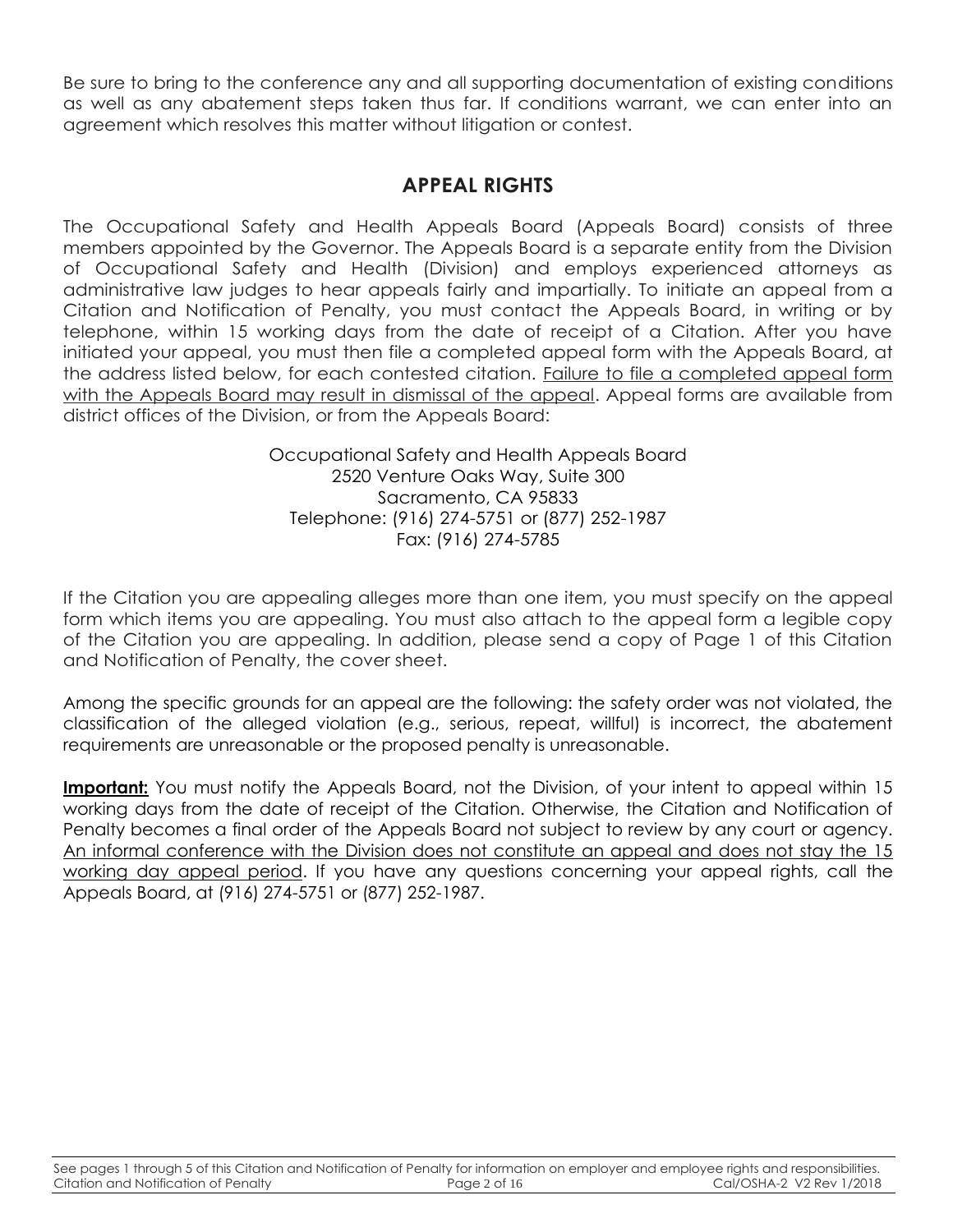# **PENALTY PAYMENT OPTIONS**

For general/regulatory violations, and for serious violations that have been abated, penalties are due within 15 working days of receipt of this Citation and Notification of Penalty unless contested. If you are appealing any item of the citation, remittance is still due on all items described above that are not appealed. Enclosed for your use is a Penalty Remittance Form for payment.

For serious violations that are not abated, if a signed statement of abatement (as described under "Notification of Corrective Action", below) is not timely received or if the statement does not demonstrate acceptable abatement, penalties will be due within 15 working days after the date the signed statement was due, unless contested.

For serious violations for which a signed statement of abatement demonstrating acceptable abatement is timely received, the payment due date will be described in a Modified Citation and Notification of Penalty that you will receive reflecting a 50% abatement credit.

If you are paying electronically, please have the Penalty Remittance Form on-hand when you are ready to make your payment. The company name, inspection number, and Citation number(s) will be required in order to ensure that the payment is accurately posted to your account. Please go to www.dir.ca.gov/dosh/CalOSHA PaymentOption.html to access the secure payment processing site. **Additionally, you must also mail the Penalty Remittance Form to the address below.**

If you are paying by check, return one copy of the Citation, along with the Notice of Proposed Penalties Sheet and the Penalty Remittance Form and mail to:

> Department of Industrial Relations Cal/OSHA Penalties P. O. Box 516547 Los Angeles, CA 90051-0595

CAL/OSHA does not agree to any restrictions, conditions or endorsements put on any check or money order for less than the full amount due, and will cash the check or money order as if these restrictions, conditions, or endorsements do not exist.

# **NOTIFICATION OF CORRECTIVE ACTION**

For general/regulatory violations which you do not contest, you should notify the Division of Occupational Safety and Health promptly by letter that you have taken appropriate corrective action within the time frame set forth on this Citation and Notification of Penalty. Please inform the district office listed on the Citation by submitting the Cal/OSHA 160 form with the abatement steps you have taken and the date the violation was abated, together with adequate supporting documentation, e.g., drawings or photographs of corrected conditions, purchase/work orders related to abatement actions, air sampling results, etc. The adjusted penalty for general violations has already been reduced by 50% on the presumption that the employer will correct the violations by the abatement date. The adjusted penalty for serious violations that have been abated, if any, has already been reduced by 50% because abatement of those violations has been completed.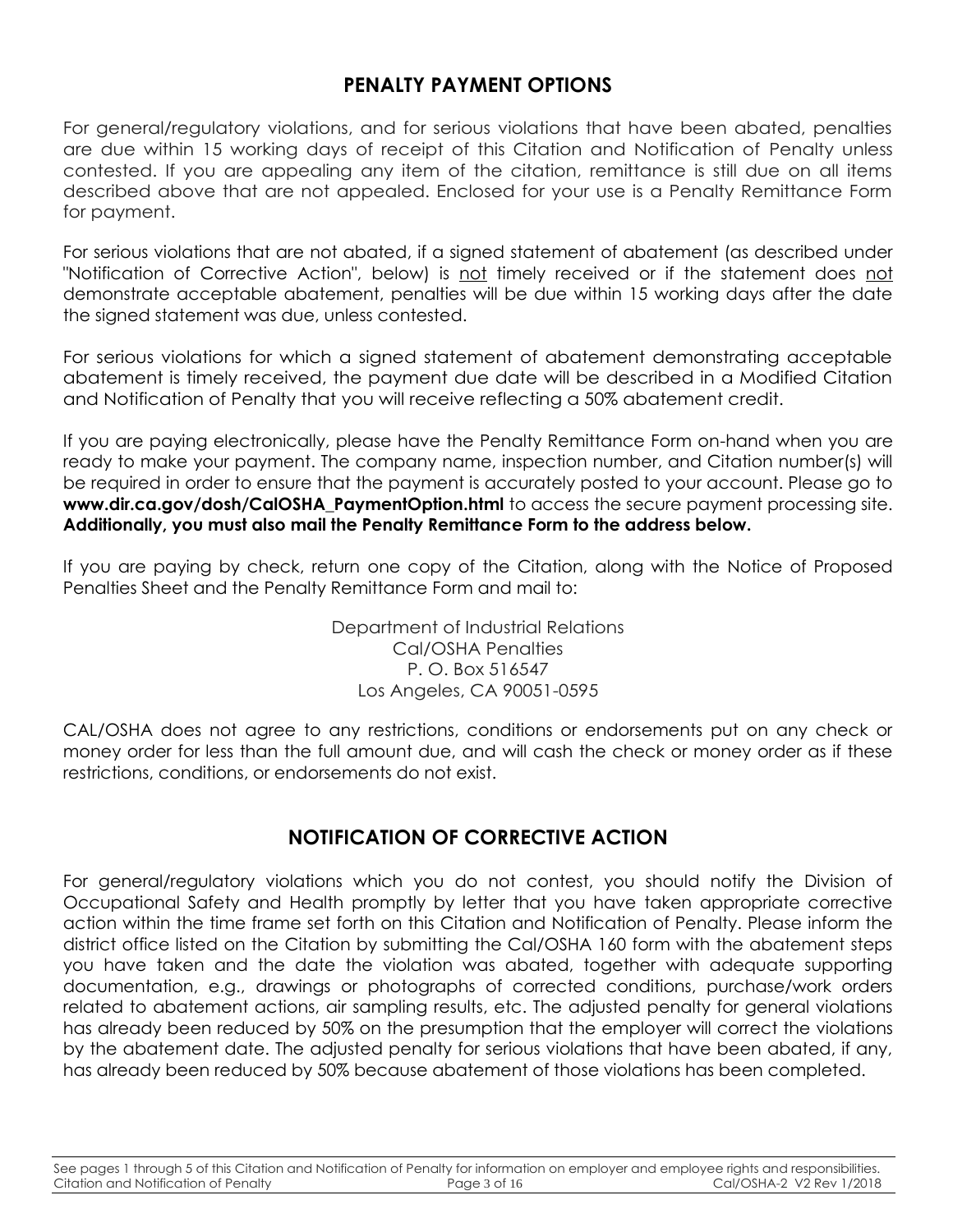The adjusted penalty for serious violations that have not been abated will be reduced by 50% if the Division of Occupational Safety and Health receives from you within 10 working days following the abatement date a signed statement under penalty of perjury (Cal/OSHA form 161) and sufficient supporting evidence, when necessary to prove abatement, demonstrating abatement acceptable to the Division. If the Division does not receive the statement of abatement within 10 working days after the abatement date, the adjusted penalty will not be reduced by 50% - regardless of whether you appeal the serious citations.

**Note**: Return the Cal/OSHA 160/161 forms to the district office listed on the Citation and as shown below:

> Division of Occupational Safety and Health Santa Ana District Office 2000 E. McFadden Avenue, Suite 122 Santa Ana, CA 92705 Telephone: (714) 558-4451 Fax: (714) 558-2035

# **EMPLOYEE RIGHTS**

**Employer Discrimination Unlawful** - The law prohibits discrimination by an employer against an employee for filing a complaint or for exercising any rights under Labor Code Section 6310 or 6311. An employee who believes that he/she has been discriminated against may file a complaint no later than six (6) months after the discrimination occurred with the Division of Labor Standards Enforcement.

**Employee Appeals** - An employee or authorized employee's representative may, within 15 working days of the issuance of a citation, special order, or order to take special action, appeal to the Occupational Safety and Health Appeals Board the reasonableness of the period of time fixed by the Division of Occupational Safety and Health (Division) for abatement. An employee appeal may be filed with the Appeals Board or with the Division. No particular format is necessary to initiate the appeal, but the notice of appeal must be in writing.

If an Employee Appeal is filed with the Division, the Division shall note on the face of the document the date of receipt, include any envelope or other proof of the date of mailing, and promptly transmit the document to the Appeals Board. The Division shall, no later than 10 working days from receipt of the Employee Appeal, file with the Appeals Board and serve on each party a clear and concise statement of the reasons why the abatement period prescribed by it is reasonable.

Employee Appeal Forms are available from the Appeals Board, or from a district office of the Division.

**Employees Participation in Informal Conference -** Affected employees or their representatives may notify the District Manager that they wish to attend the informal conference. If the employer objects, a separate informal conference will be held.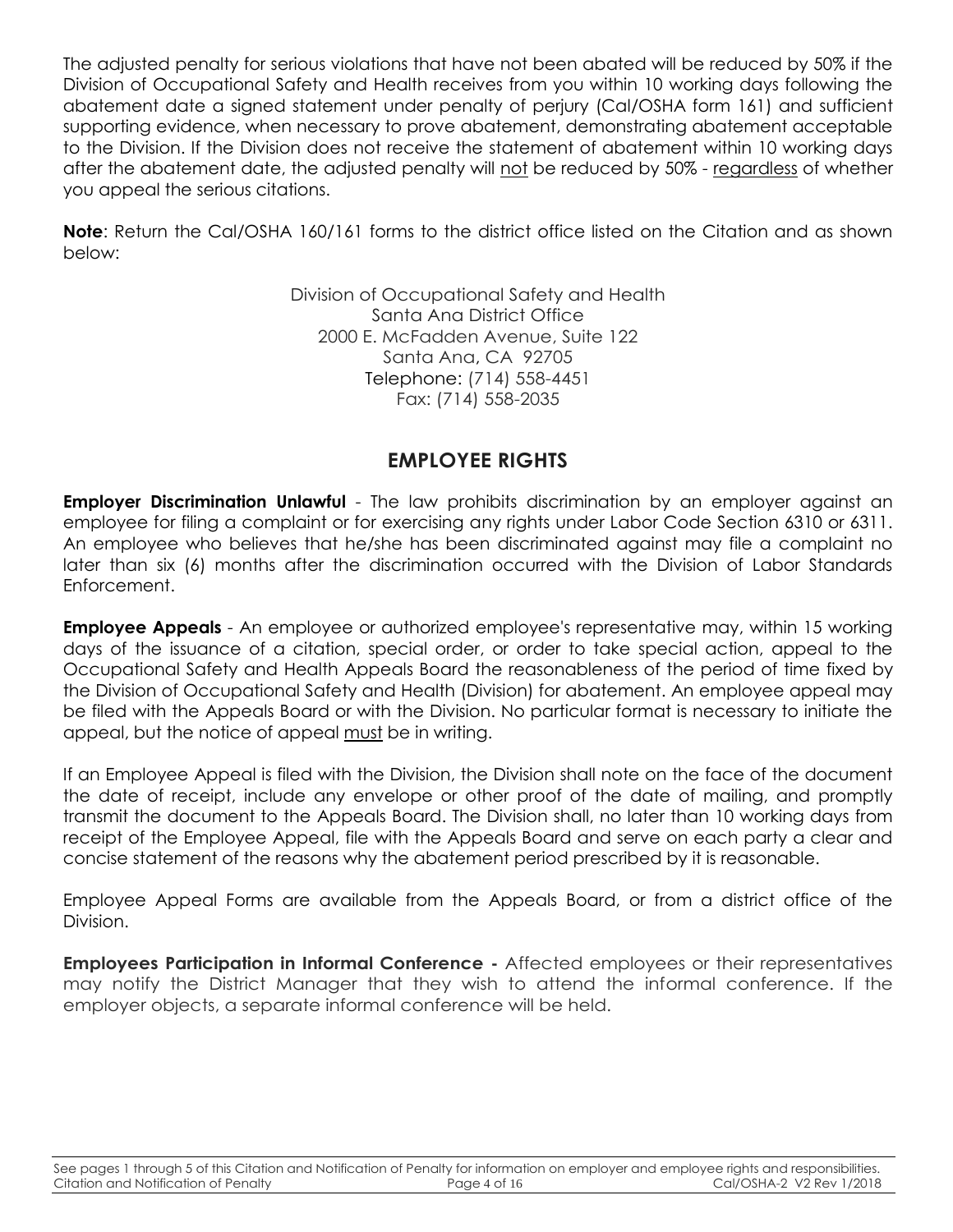## **DISABILITY ACCOMMODATION**

Disability accommodation is available upon request. Any person with a disability requiring an accommodation, auxiliary aid or service, or a modification of policies or procedures to ensure effective communication and access to the programs of the Division of Occupational Safety and Health, should contact the Disability Accommodation Coordinator at the local district office or the Statewide Disability Accommodation Coordinator at 1-866-326-1616 (toll free). The Statewide Coordinator can also be reached through the California Relay Service, by dialing 711 or 1-800-735- 2929 (TTY) or 1-800-855-3000 (TTY - Spanish).

Accommodations can include modifications of policies or procedures or provision of auxiliary aids or services. Accommodations include, but are not limited to, an Assistive Listening System (ALS), a Computer-Aided Transcription System or Communication Access Realtime Translation (CART), a sign-language interpreter, documents in Braille, large print or on computer disk, and audio cassette recording. Accommodation requests should be made as soon as possible. Requests for an ALS or CART should be made no later than five (5) days before the hearing or conference.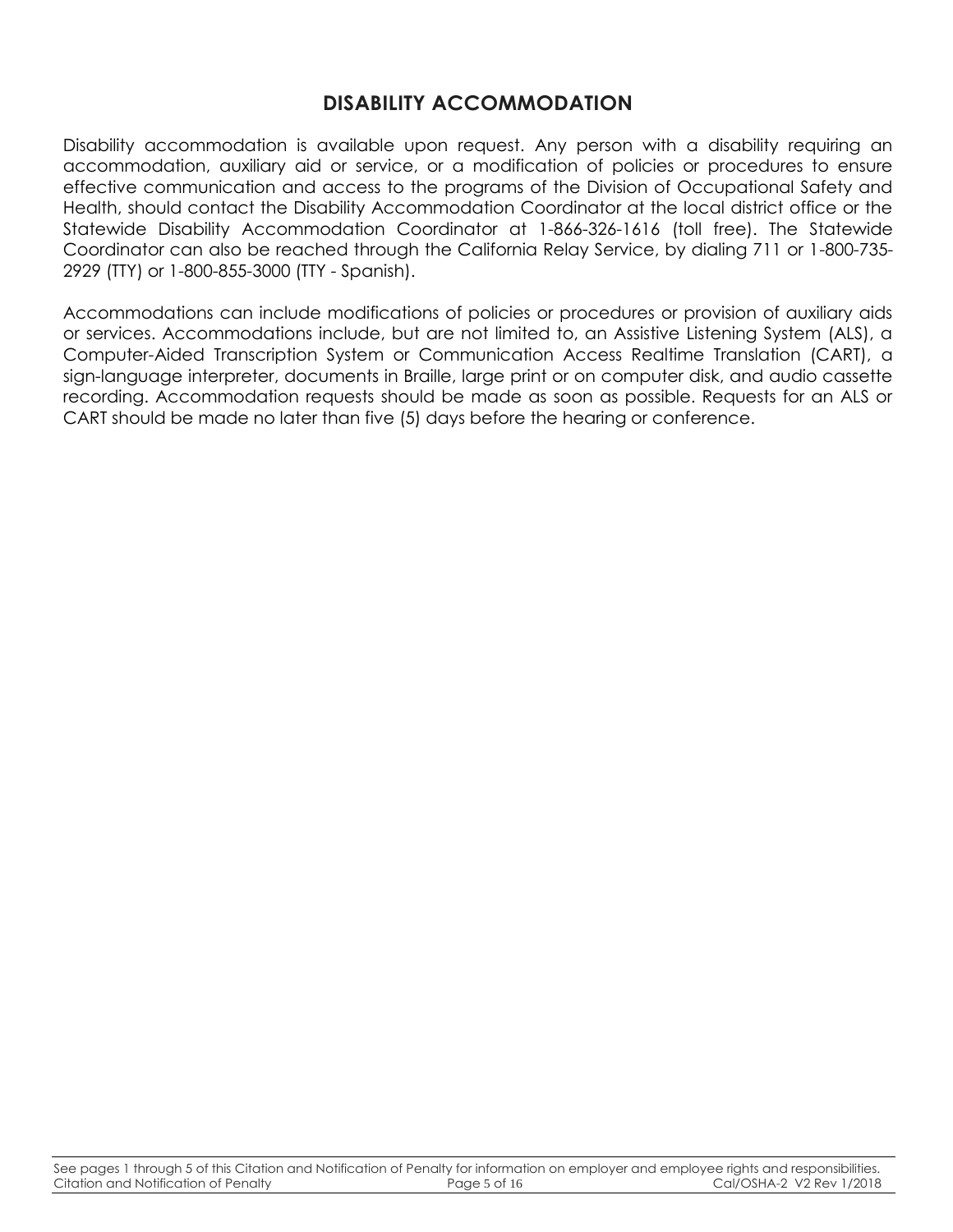Department of Industrial Relations Division of Occupational Safety and Health Santa Ana District Office 2000 E. McFadden Avenue, Suite 122 Santa Ana, CA 92705 Phone: (714) 558-4451 Fax: (714) 558-2035

**Inspection #:** 1289375 **Inspection Dates:** 01/23/2018 - 05/17/2018 **Issuance Date:** 05/17/2018 **CSHO ID:** J2352 **Optional Report #:** 025-18



## **Citation and Notification of Penalty**

**Company Name:** Tobin Steel Company, Inc. **Establishment DBA:**  and its successors

|                         | <b>CHIGHTS SUCCESSOLS</b> |  |
|-------------------------|---------------------------|--|
| <b>Inspection Site:</b> | 817 E. Santa Ana Blvd.    |  |
|                         | Santa Ana, CA 92701       |  |

Citation 1 Item 1 Type of Violation: **General**

California Code of Regulations, Title 8. 3203. Injury and Illness Prevention Program.

(a)Effective July 1, 1991, every employer shall establish, implement and maintain an effective Injury and Illness Prevention Program (Program). The Program shall be in writing and, shall, at a minimum:

(4) Include procedures for identifying and evaluating work place hazards including scheduled periodic inspections to identify unsafe conditions and work practices. Inspections shall be made to identify and evaluate hazards.

(6) Include methods and/or procedures for correcting unsafe or unhealthy conditions, work practices and work procedures in a timely manner based on the severity of the hazard.

(7) Provide training and instruction

Prior to and during the course of the investigation, including, but not limited to, on January 4, 2018, the Employer failed to effectively implement and maintain their written Injury and Illness Prevention Program (IIPP), in that:

Instance 1: Employer failed to identify and evaluate workplace hazards, including scheduled periodic inspections of power operated presses to identify unsafe conditions and work practices performed by employees in accordance with the written procedures of their written Injury and Illness Prevention Program, which is essential to their overall program.

Instance 2: **Employer failed to correct unsafe or unhealthy conditions (sticking foot pedal on a press** brake) in a timely manner based on the severity of the hazard in accordance with the written procedures of their written Injury and Illness Prevention Program, which is essential to their overall program.

Instance 3: Employer failed to provide effective training and instruction to employees on inspecting,

See pages 1 through 5 of this Citation and Notification of Penalty for information on employer and employee rights and responsibilities.<br>Citation and Notification of Penalty Page 6 of 16 critation and Notification of Penal Citation and Notification of Penalty **Page 6 of 16** Cal/OSHA-2 V2 Rev 1/2018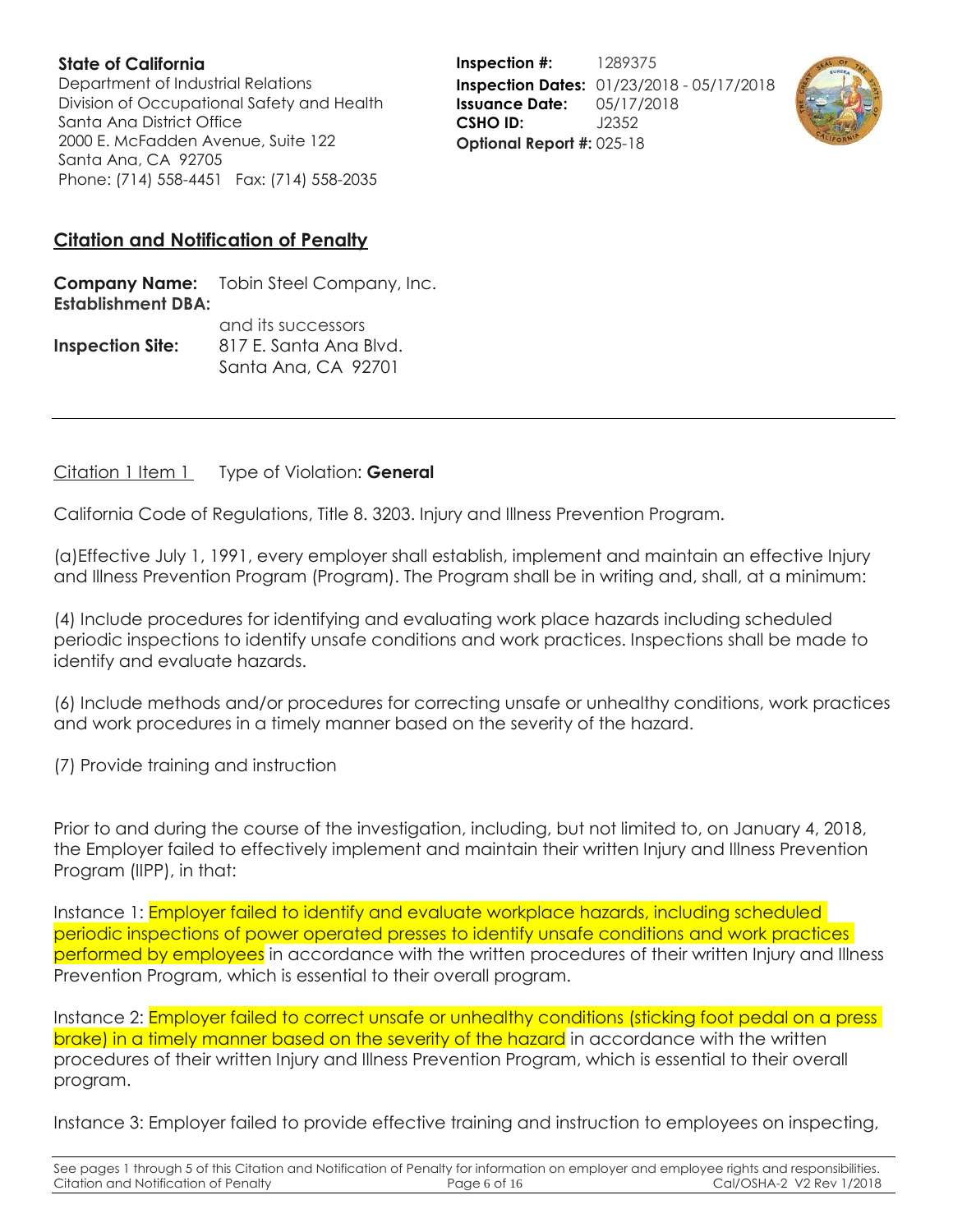maintaining and operation of power operated presses in accordance with the written procedures of their Injury and Illness Prevention Program, which is essential to their overall program.

**Date By Which Violation Must be Abated: June 21, 2018 Proposed Penalty: \$410.00**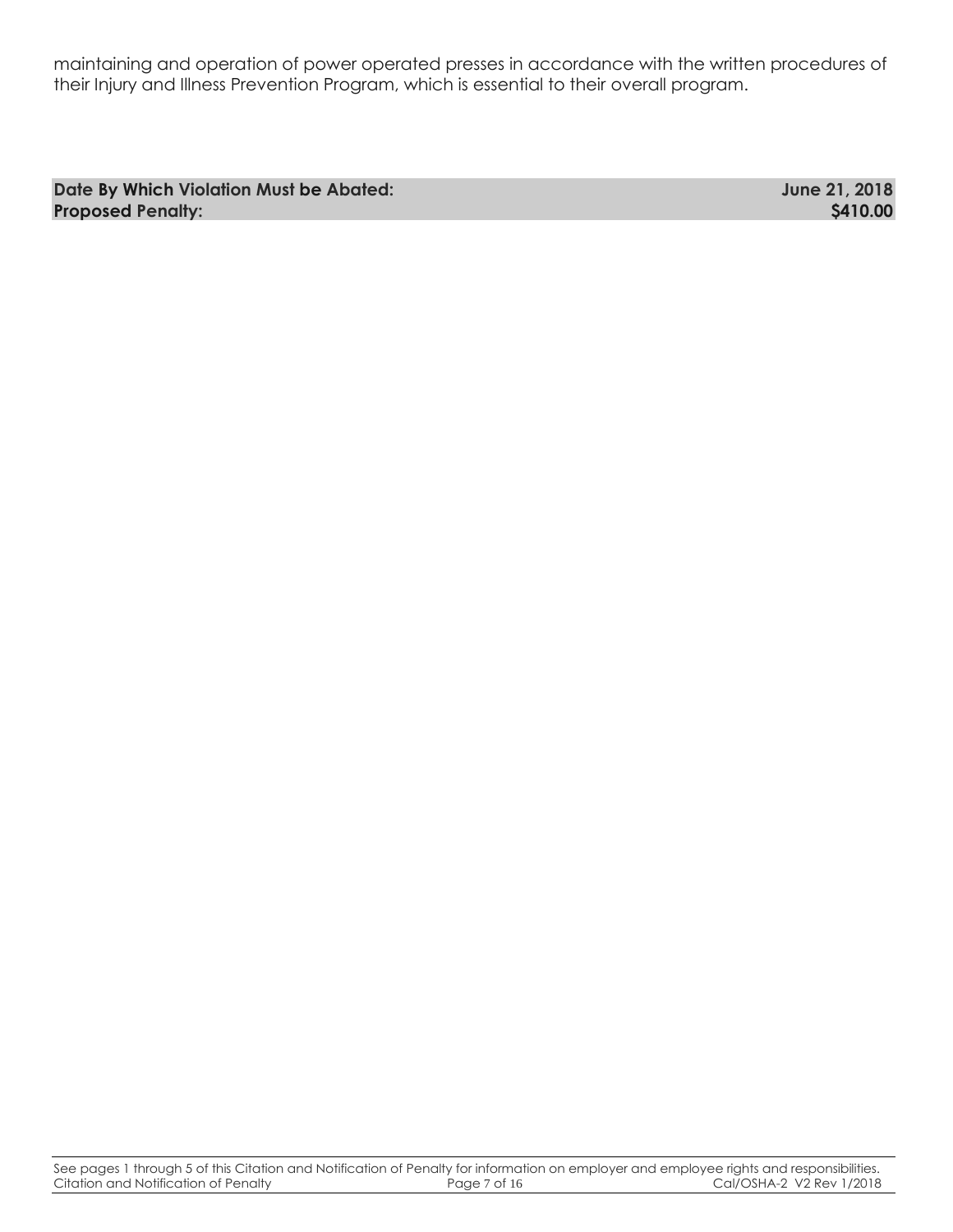Department of Industrial Relations Division of Occupational Safety and Health Santa Ana District Office 2000 E. McFadden Avenue, Suite 122 Santa Ana, CA 92705 Phone: (714) 558-4451 Fax: (714) 558-2035

**Inspection #:** 1289375 **Inspection Dates:** 01/23/2018 - 05/17/2018 **Issuance Date:** 05/17/2018 **CSHO ID:** J2352 **Optional Report #:** 025-18



### **Citation and Notification of Penalty**

**Company Name:** Tobin Steel Company, Inc. **Establishment DBA:**  and its successors

|                         | <u>UHU IIS SUCCESSOIS</u> |  |
|-------------------------|---------------------------|--|
| <b>Inspection Site:</b> | 817 E. Santa Ana Blvd.    |  |
|                         | Santa Ana, CA 92701       |  |

Citation 1 Item 2 Type of Violation: **General**

California Code of Regulations, Title 8. 4202. Inspection, Maintenance and Modification of Power Operated Presses.

(a) The employer shall establish and follow a program of periodic and regular inspections of power operated presses to ensure that all parts, auxiliary equipment, and safeguards are in a safe operating condition and adjustment.

Prior to and during the course of the investigation, including but not limited to on, January 4, 2018, the Employer failed to establish and follow an effective program of periodic and regular inspections of power operated presses to ensure that all parts, auxiliary equipment, and safeguards on machines such as safety devices, guarding or controls are in a safe operating condition.

| Date By Which Violation Must be Abated: | June 21, 2018 |
|-----------------------------------------|---------------|
| <b>Proposed Penalty:</b>                | \$515.00      |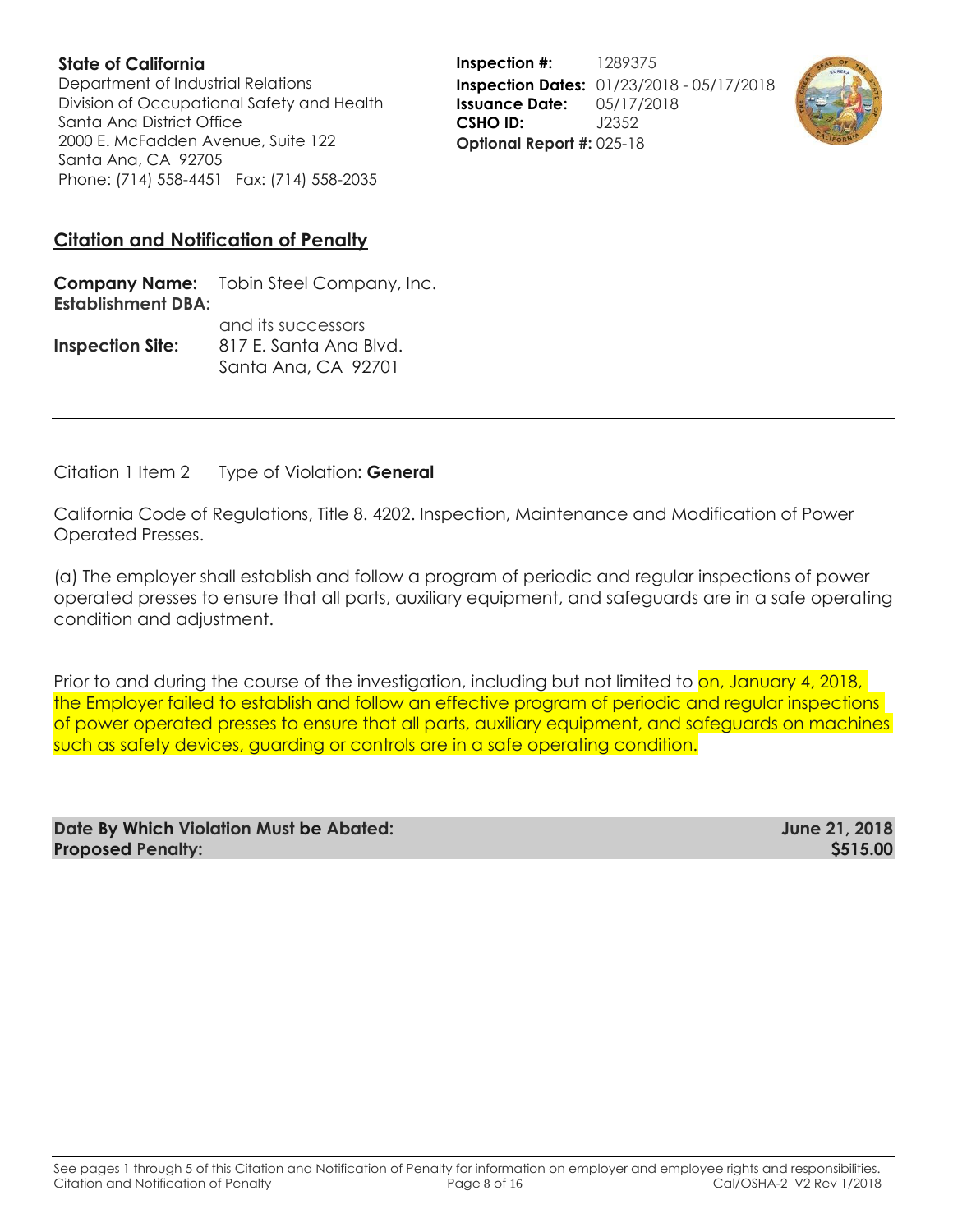Department of Industrial Relations Division of Occupational Safety and Health Santa Ana District Office 2000 E. McFadden Avenue, Suite 122 Santa Ana, CA 92705 Phone: (714) 558-4451 Fax: (714) 558-2035

**Inspection #:** 1289375 **Inspection Dates:** 01/23/2018 - 05/17/2018 **Issuance Date:** 05/17/2018 **CSHO ID:** J2352 **Optional Report #:** 025-18



## **Citation and Notification of Penalty**

**Company Name:** Tobin Steel Company, Inc. **Establishment DBA:**  and its successors

|                         | <u>UNU NY SUCCESSON</u> |  |
|-------------------------|-------------------------|--|
| <b>Inspection Site:</b> | 817 E. Santa Ana Blvd.  |  |
|                         | Santa Ana, CA 92701     |  |

Citation 1 Item 3 Type of Violation: **General**

California Code of Regulations, Title 8 Section 4202. Inspection, Maintenance and Modification of Power Operated Presses.

(c) The employer shall maintain a certification record of inspections, tests, and maintenance work which includes the date of the inspection, test, or maintenance; the signature of the person who performed the inspection, test, or maintenance; and the serial number or other identifier of the press that was inspected, tested, or maintained.

Prior to and during the course of the investigation, including but not limited to on, January 4, 2018, the Employer failed to maintain a certification record of inspections, tests, and maintenance work which includes the date of the inspections, tests, or maintenance; signature of the person performing the inspections, tests, or maintenance; and the serial number or other identifier for power operated presses inspected, tested, or maintained for employees operating power operated presses.

| Date By Which Violation Must be Abated: | June 21, 2018 |
|-----------------------------------------|---------------|
| <b>Proposed Penalty:</b>                | \$515.00      |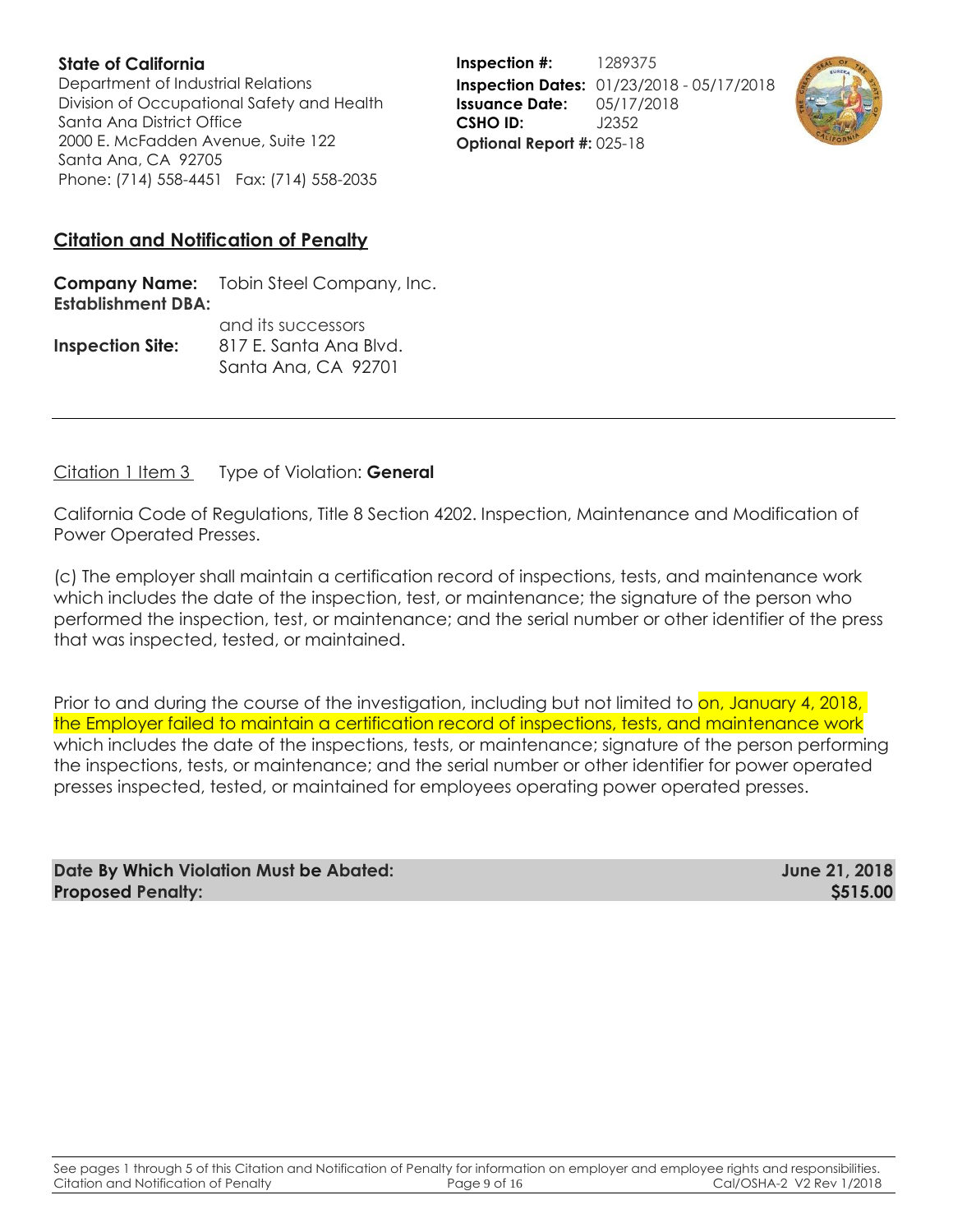Department of Industrial Relations Division of Occupational Safety and Health Santa Ana District Office 2000 E. McFadden Avenue, Suite 122 Santa Ana, CA 92705 Phone: (714) 558-4451 Fax: (714) 558-2035

**Inspection #:** 1289375 **Inspection Dates:** 01/23/2018 - 05/17/2018 **Issuance Date:** 05/17/2018 **CSHO ID:** J2352 **Optional Report #:** 025-18



### **Citation and Notification of Penalty**

**Company Name:** Tobin Steel Company, Inc. **Establishment DBA:**  and its successors

|                         | <b>CITULITY SUCCESSOIS</b> |  |
|-------------------------|----------------------------|--|
| <b>Inspection Site:</b> | 817 E. Santa Ana Blvd.     |  |
|                         | Santa Ana, CA 92701        |  |

Citation 1 Item 4 Type of Violation: **General**

California Code of Regulations, Title 8 Section 4202. Inspection, Maintenance and Modification of Power Operated Presses.

(d) Any person who modifies a power operated press shall furnish instructions with the modifications to establish new or changed guidelines for use and care of the modified power operated press.

Prior to and during the course of the investigation, including, but not limited to, <mark>on January 4, 2018,</mark> the Employer failed to furnish instructions with the modifications to establish new or changed guidelines for use and care of the Chicago Steel Press Brake.

| Date By Which Violation Must be Abated: | June 21, 2018   |
|-----------------------------------------|-----------------|
| <b>Proposed Penalty:</b>                | <b>\$305.00</b> |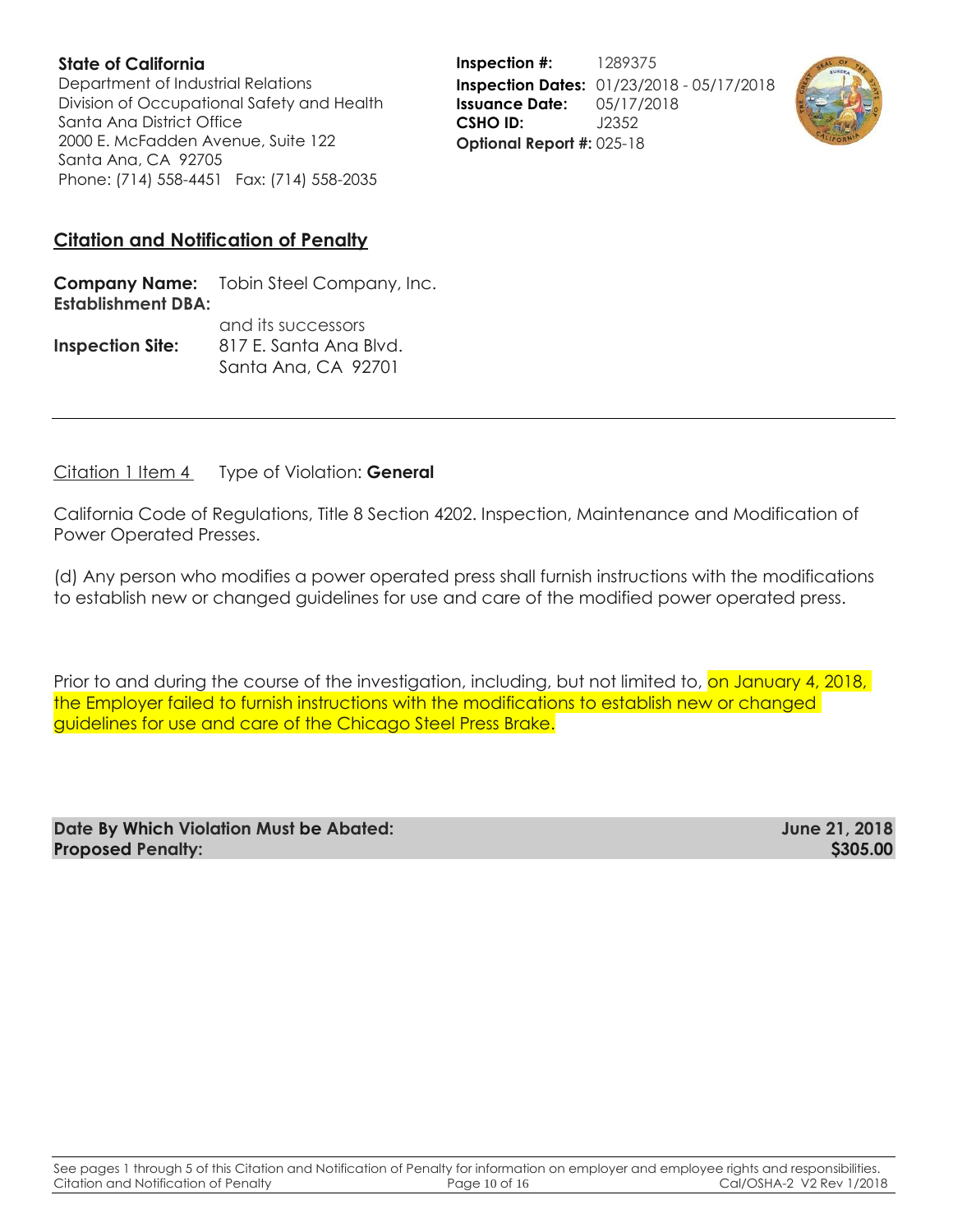Department of Industrial Relations Division of Occupational Safety and Health Santa Ana District Office 2000 E. McFadden Avenue, Suite 122 Santa Ana, CA 92705 Phone: (714) 558-4451 Fax: (714) 558-2035

**Inspection #:** 1289375 **Inspection Dates:** 01/23/2018 - 05/17/2018 **Issuance Date:** 05/17/2018 **CSHO ID:** J2352 **Optional Report #:** 025-18



### **Citation and Notification of Penalty**

**Company Name:** Tobin Steel Company, Inc. **Establishment DBA:**  and its successors

|                         | <b>CITULITY SUCCESSOIS</b> |  |
|-------------------------|----------------------------|--|
| <b>Inspection Site:</b> | 817 E. Santa Ana Blvd.     |  |
|                         | Santa Ana, CA 92701        |  |

Citation 2 Item 1 Type of Violation: **Serious**

California Code of Regulations, Title 8 Section 4202. Inspection, Maintenance and Modification of Power Operated Presses.

(b) A functional performance check shall be conducted at least once a week to determine the safe operating condition of the clutch/brake mechanism, anti-repeat feature and single stroke control. Necessary maintenance or repair or both shall be performed and completed before the press is operated. These requirements do not apply to those presses which comply with Sections 4200(b) and 4193(o).

Prior to and during the course of the investigation, including but not limited to on, January 4, 2018, the Employer failed to perform functional performance checks at least once a week to determine the safe operating condition of the clutch/brake mechanisms, anti-repeat feature and single stroke control for employees' safe operation of power operated presses.

| Date By Which Violation Must be Abated: | May 29, 2018 |
|-----------------------------------------|--------------|
| <b>Proposed Penalty:</b>                | \$12375.00   |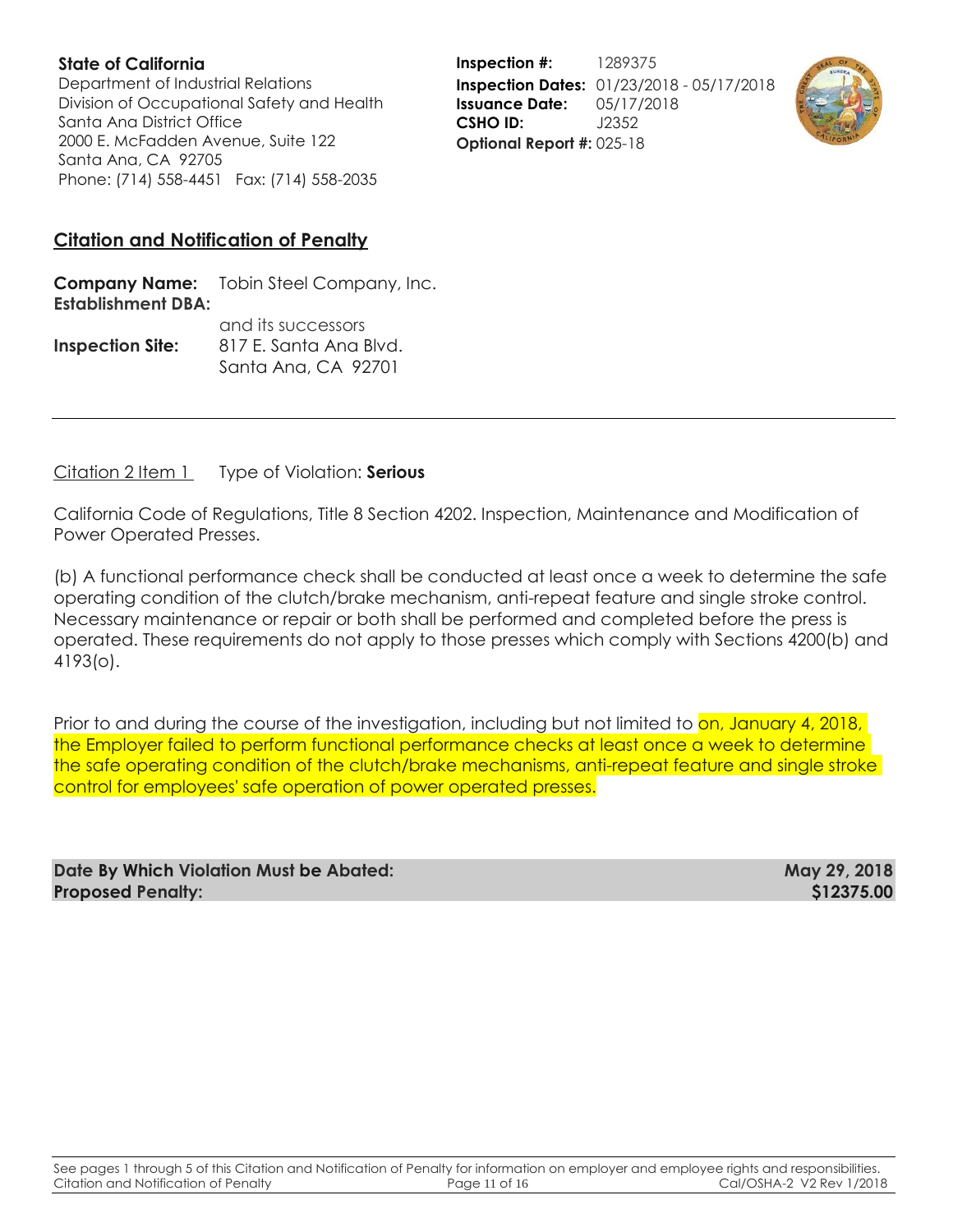Department of Industrial Relations Division of Occupational Safety and Health Santa Ana District Office 2000 E. McFadden Avenue, Suite 122 Santa Ana, CA 92705 Phone: (714) 558-4451 Fax: (714) 558-2035

**Inspection #:** 1289375 **Inspection Dates:** 01/23/2018 - 05/17/2018 **Issuance Date:** 05/17/2018 **CSHO ID:** J2352 **Optional Report #:** 025-18



## **Citation and Notification of Penalty**

**Company Name:** Tobin Steel Company, Inc. **Establishment DBA:**  and its successors

|                         | <b>GITA ITS SUCCESSOLS</b> |  |
|-------------------------|----------------------------|--|
| <b>Inspection Site:</b> | 817 E. Santa Ana Blvd.     |  |
|                         | Santa Ana, CA 92701        |  |

Citation 3 Item 1 Type of Violation: **Serious**

California Code of Regulations, Title 8 Section 4203. Training

(b) The employer shall train and instruct the operator in the safe method of work before starting work on any operation covered by this section. The employer shall ensure by adequate supervision that correct operating procedures are being followed.

Prior to and during the course of the investigation, including, but not limited to, on January 4, 2018, the Employer failed to effectively train and instruct operators of press brakes (Chicago, Amada & Accurpress) in the safe method of work before starting work on operations covered by this section.

| Date By Which Violation Must be Abated: | May 29, 2018 |
|-----------------------------------------|--------------|
| <b>Proposed Penalty:</b>                | \$12375.00   |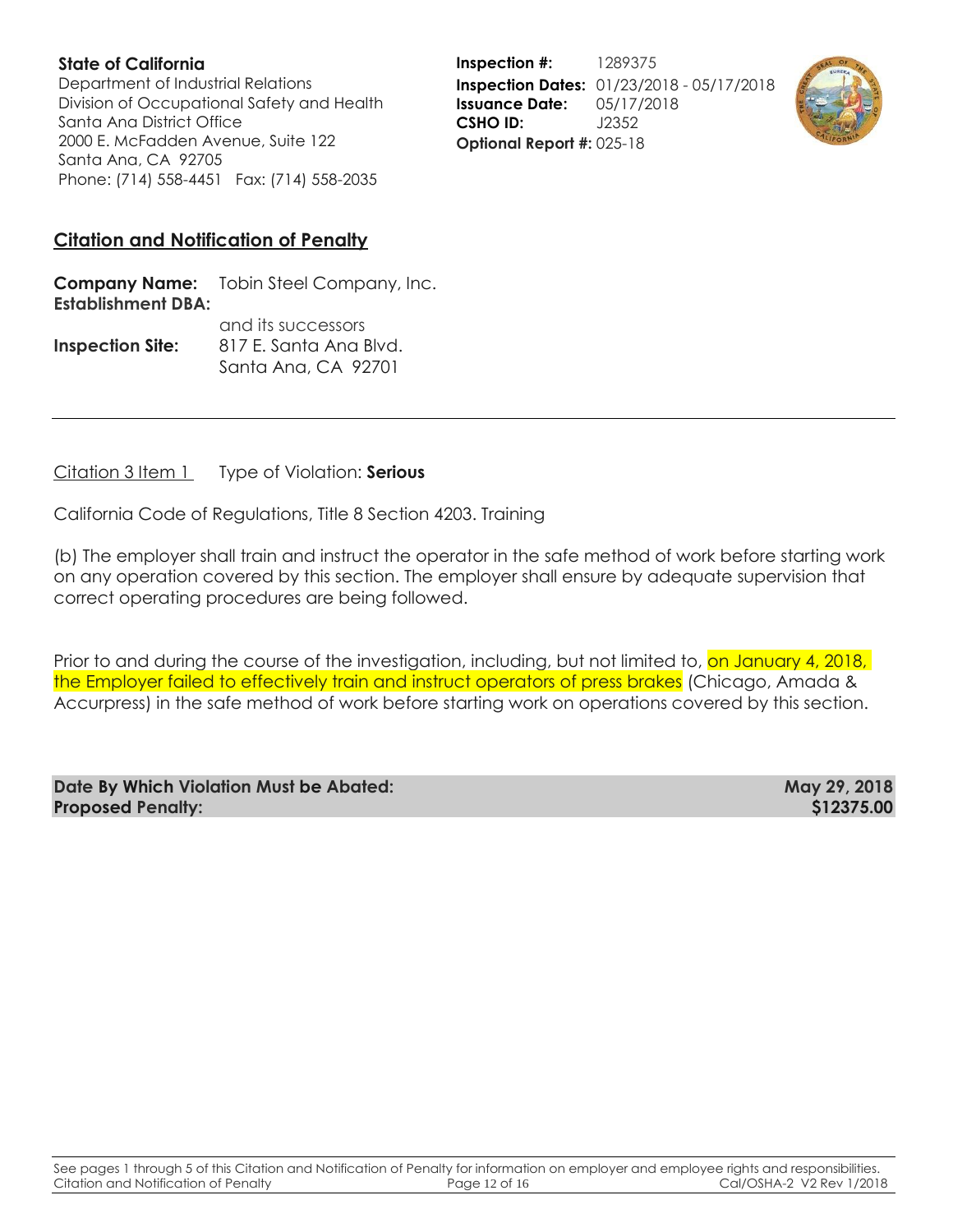Department of Industrial Relations Division of Occupational Safety and Health Santa Ana District Office 2000 E. McFadden Avenue, Suite 122 Santa Ana, CA 92705 Phone: (714) 558-4451 Fax: (714) 558-2035

**Inspection #:** 1289375 **Inspection Dates:** 01/23/2018 - 05/17/2018 **Issuance Date:** 05/17/2018 **CSHO ID:** J2352 **Optional Report #:** 025-18



### **Citation and Notification of Penalty**

**Company Name:** Tobin Steel Company, Inc. **Establishment DBA:**  and its successors

|                         | <b>GITA ITS SUCCESSOLS</b> |  |
|-------------------------|----------------------------|--|
| <b>Inspection Site:</b> | 817 E. Santa Ana Blvd.     |  |
|                         | Santa Ana, CA 92701        |  |

#### Citation 4 Item 1 Type of Violation: **Serious**

California Code of Regulations, Title 8, 4214. Press Brakes Mechanically or Hydraulically Powered.

(a) Press brakes, mechanically or hydraulically powered, shall be guarded in a manner that will accomplish the following:

(1) Restrain the operator(s) from inadvertently reaching into the point of operation, or

(2) Inhibit machine operation if the operator's hand or hands are inadvertently within or placed within the point of operation, or

(3) Automatically withdraw the operator's hands if they are inadvertently within the point of operation.

Prior to and during the course of the investigation, including but not limited to, on January 4, 2018, the Employer failed to ensure that the press brake machine was guarded in a manner that would restrain the operator from inadvertently reaching into the point of operation; inhibit machine operation if the operator's hand or hands were inadvertently within or placed within the point of operation; or automatically withdraw the operator's hands if they were inadvertently within the point of operation as outlined within Subsections (a). As a result, on or about January 4, 2018, an employee sustained a serious injury (amputation) while operating a press brake machine.

**Date By Which Violation Must be Abated: Corrected During Inspection Proposed Penalty: \$21600.00**

See pages 1 through 5 of this Citation and Notification of Penalty for information on employer and employee rights and responsibilities.<br>Citation and Notification of Penalty Page 13 of 16 cal/OSHA-2 V2 Rev 1/2018 Citation and Notification of Penalty **Page 13 of 16** Page 13 of 16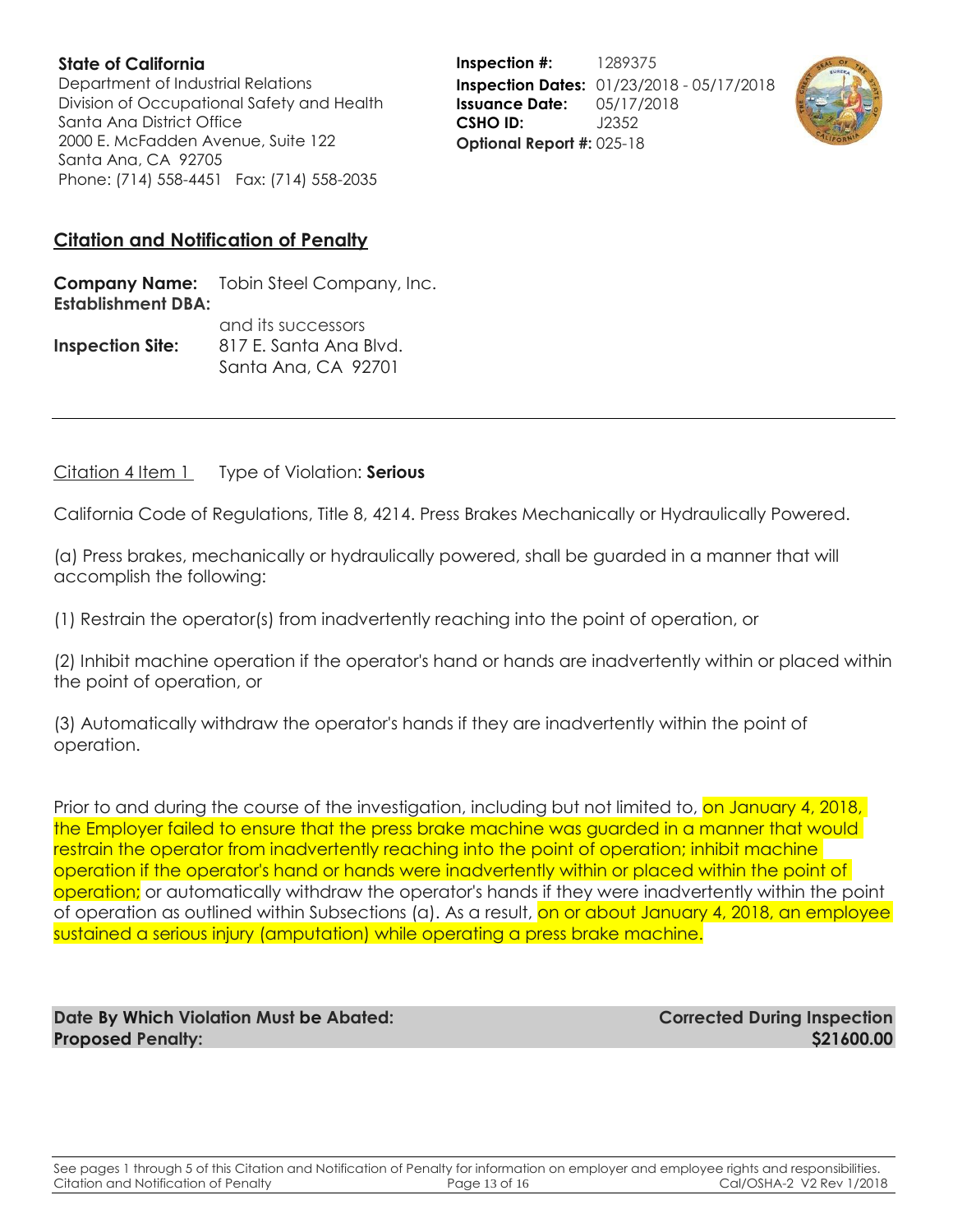Richard Fazlollahi Compliance Officer / District Manager

\_\_\_\_\_\_\_\_\_\_\_\_\_\_\_\_\_\_\_\_\_\_\_\_\_\_\_\_\_\_\_\_\_\_\_\_\_\_\_\_\_\_\_\_\_\_\_\_\_\_\_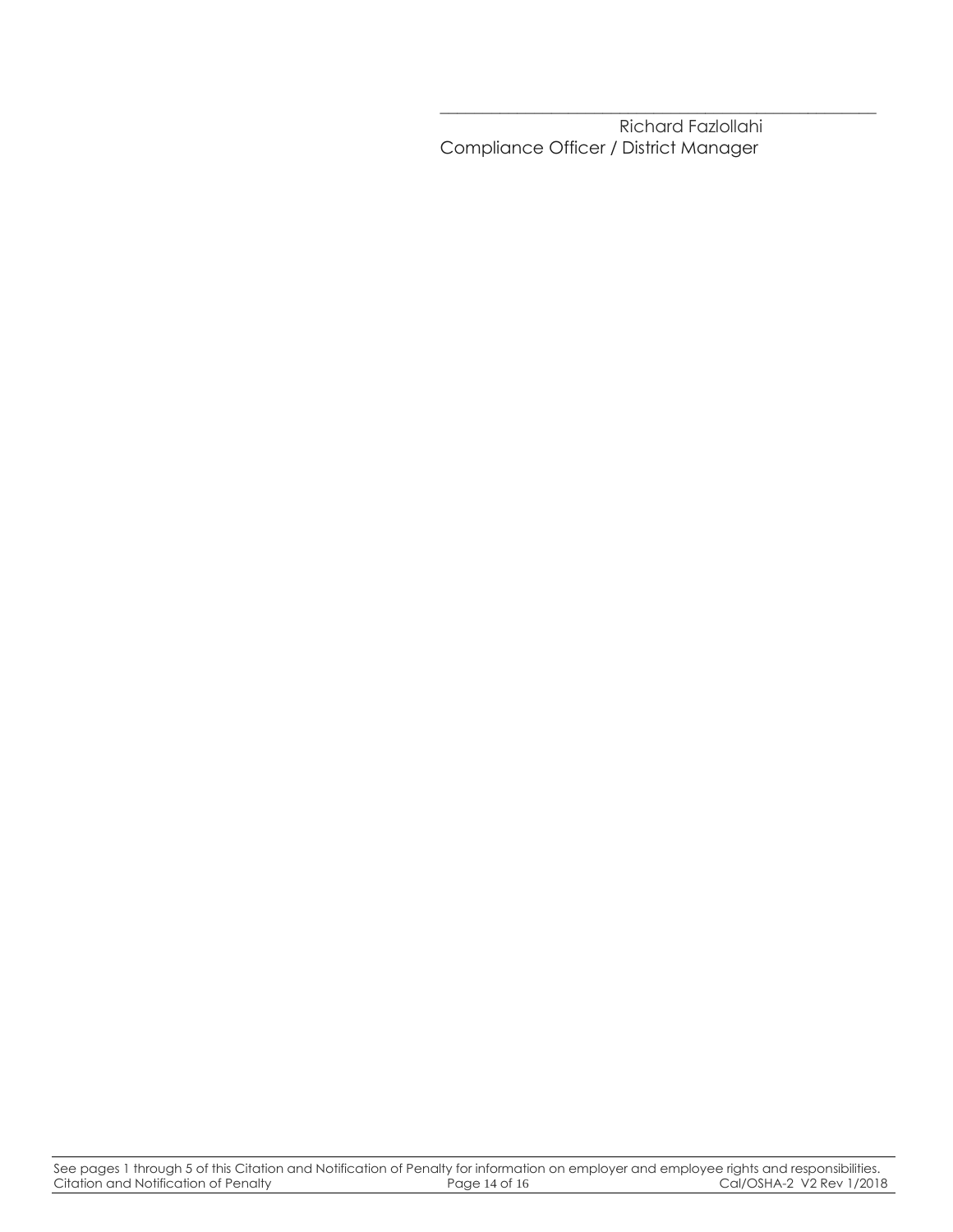**State of California Department of Industrial Relations Division of Occupational Safety and Health Santa Ana District Office** 2000 E. McFadden Avenue, Suite 122

Santa Ana, CA 92705 Phone: (714) 558-4451 Fax: (714) 558-2035



# **NOTICE OF PROPOSED PENALTIES**

**Company Name:** Tobin Steel Company, Inc. **Establishment DBA:** 

|                         | and its successors                          |  |
|-------------------------|---------------------------------------------|--|
| <b>Inspection Site:</b> | 817 E. Santa Ana Blvd., Santa Ana, CA 92701 |  |
| <b>Mailing Address:</b> | 817 E. Santa Ana Blvd., Santa Ana, CA 92701 |  |
| <b>Issuance Date:</b>   | 05/17/2018                                  |  |
| <b>Reporting ID:</b>    | 0950631                                     |  |
| <b>CSHO ID:</b>         | J2352                                       |  |

#### **Summary of Penalties for Inspection Number 1289375**

| S48095.00  |
|------------|
| \$21600.00 |
| \$12375.00 |
| \$12375.00 |
| \$305.00   |
| \$515.00   |
| \$515.00   |
| \$410.00   |
|            |

Penalties are due within 15 working days of receipt of this notification unless contested. If you are appealing any item of this citation, remittance is still due on all items that are not appealed. Enclosed for your use is a Penalty Remittance Form.

If you are paying electronically: Please have this form on-hand when you are ready to make your payment. The company name, reporting ID and Citation number(s) will be required to ensure that the payment is accurately posted to your account. Please go to www.dir.ca.gov/dosh/CalOSHA\_PaymentOption.html to access the secure payment processing site. **Additionally, you must also mail the Penalty Remittance Form to the address below.**

If you are paying by check: Mail this Notice of Proposed Penalties, the Penalty Remittance Form, along with a copy of the Citation and Notification of Penalty to:

### **DEPARTMENT OF INDUSTRIAL RELATIONS CAL/OSHA PENALTIES P. O. BOX 516547 LOS ANGELES, CA 90051-0595**

Cal/OSHA does not agree to any restrictions, conditions or endorsements put on any check or money order for less than the full amount due, and will cash the check or money order as if these restrictions, conditions or endorsements do not exist.

See pages 1 through 5 of this Citation and Notification of Penalty for information on employer and employee rights and responsibilities.<br>Citation and Notification of Penalty Page 15 of 16<br>Cal/OSHA-2 V2 Rev 1/2018 Citation and Notification of Penalty **Page 15 of 16** Page 15 of 16